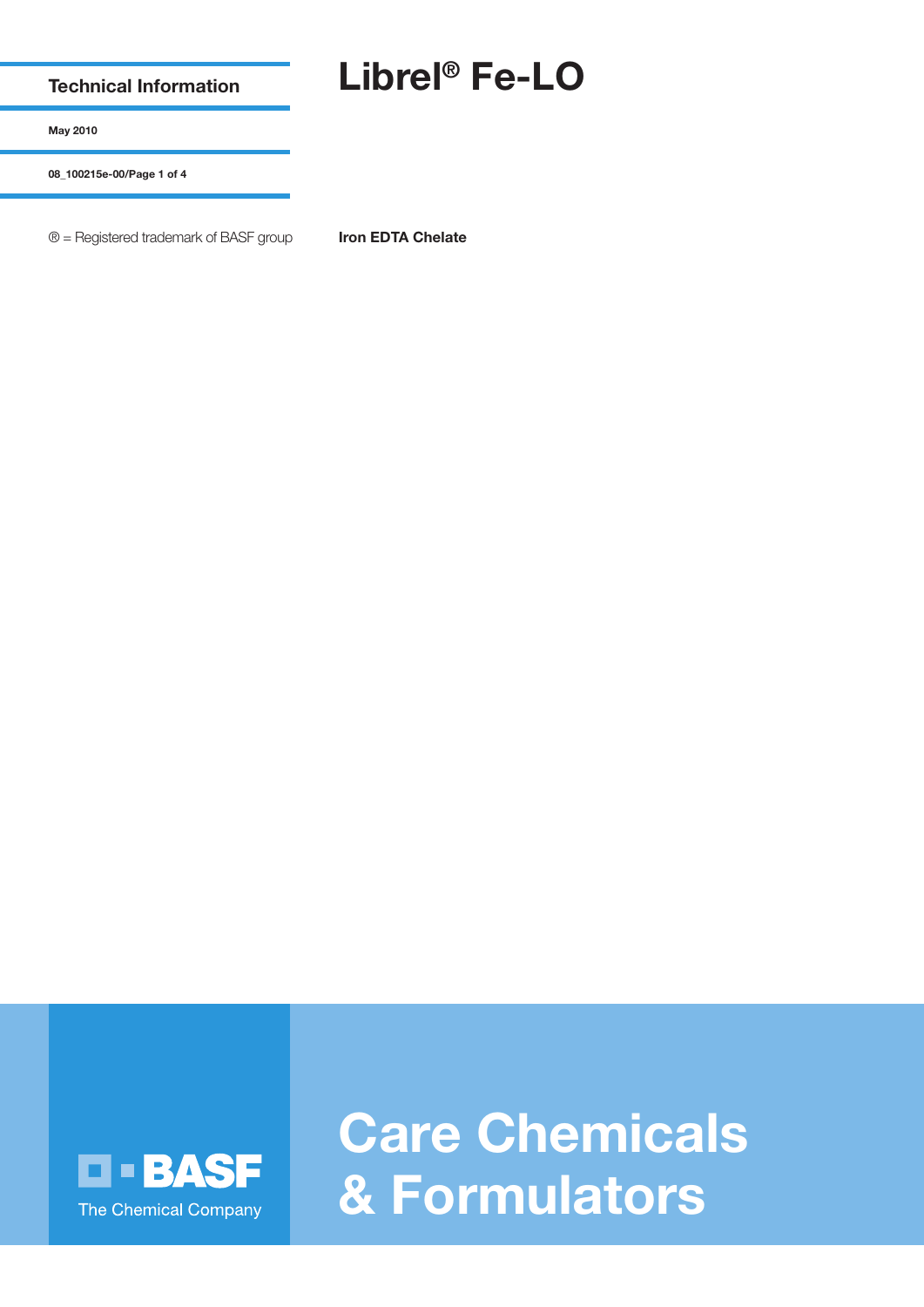## **Product Information**

| <b>Product Type</b>          | Micronutrient fertiliser conforming to the definition of an "EC FERTILISER".                                                                                                                                                                                            |
|------------------------------|-------------------------------------------------------------------------------------------------------------------------------------------------------------------------------------------------------------------------------------------------------------------------|
| <b>Description</b>           | Ferric ethylenediamine tetra acetate sodium salt (FeEDTA Na).                                                                                                                                                                                                           |
| <b>Intended Use</b>          | • To correct iron deficiency in most agricultural, horticultural and fruit crops.<br>Recommended for foliar application or application to acid soils (pH below 6.0)<br>• As a micronutrient source in hydroponics, liquid feed solutions and soilless<br>growing media. |
| <b>Typical Analysis</b>      | Iron (as Fe) 13.2% w/w                                                                                                                                                                                                                                                  |
| <b>Analytical Method</b>     | Available on request                                                                                                                                                                                                                                                    |
| <b>Appearance</b>            | Yellow crystalline microgranule                                                                                                                                                                                                                                         |
| PRD-No.                      | 30483367                                                                                                                                                                                                                                                                |
| Solubility (in water)        | ~75g/l (at 20 $^{\circ}$ C)                                                                                                                                                                                                                                             |
| <b>Specification</b>         | See separate document: "Standard Specification" available via BASF's WorldAccount:<br>https://worldaccount.basf.com (registered access).                                                                                                                                |
| <b>Packaging</b>             | Detailed information on the packaging is available via BASF's WorldAccount:<br>https://www.worldaccount.basf.com (registered access).                                                                                                                                   |
| <b>Storage</b>               | Librel Fe-LO will store indefinitely under normal conditions. For user convenience<br>it is recommended that the product is stored in a dry place. Re-seal partly used<br>packs tightly.                                                                                |
| <b>Transport Precautions</b> | No special precautions are necessary for transport by air, sea, rail or road.                                                                                                                                                                                           |
| <b>Harmonised Tariff No.</b> | 2922-49-70                                                                                                                                                                                                                                                              |
| <b>Health &amp; Safety</b>   | Detailed information on the product described in this leaflet can be found in our<br>relevant Health and Safety Information (Material Safety Data Sheet) available via<br>BASF's WorldAcccount: https://worldaccount.basf.com (registered access).                      |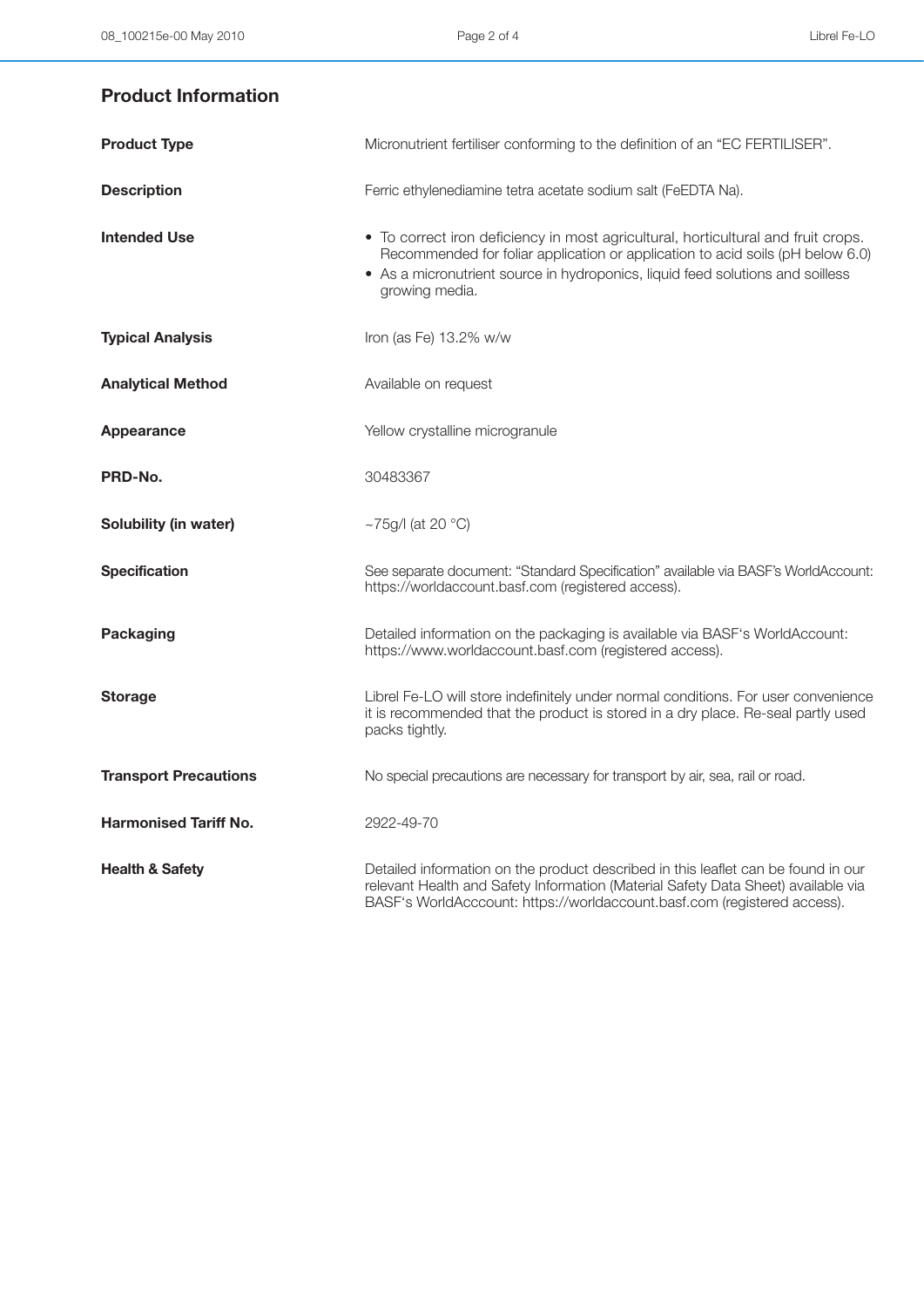| <b>Directions for Use</b>  |                                                                                                                                                                                                                                                                                                                                                               |                                                                                                                                                                                                                                                                                                                                   |  |
|----------------------------|---------------------------------------------------------------------------------------------------------------------------------------------------------------------------------------------------------------------------------------------------------------------------------------------------------------------------------------------------------------|-----------------------------------------------------------------------------------------------------------------------------------------------------------------------------------------------------------------------------------------------------------------------------------------------------------------------------------|--|
| <b>General Information</b> | Librel Fe-LO gives best results when crops have adequate supplies of water<br>and major nutrients and are not under stress for any other reason. Conditions<br>which are responsible for one particular deficiency can also induce deficiencies<br>of other micronutrients. Always ensure that deficiencies are confirmed before<br>treatment is carried out. |                                                                                                                                                                                                                                                                                                                                   |  |
| <b>Mixing With Water</b>   |                                                                                                                                                                                                                                                                                                                                                               | Simply add the powder to water while it is being agitated, do not pre-mix.<br>Continue agitation for a short while to ensure complete dissolution.                                                                                                                                                                                |  |
| <b>Compatibility</b>       | Librel Fe-LO is compatible with all other Librel chelates and many crop<br>care chemicals. It is also fully compatible with solutions containing soluble<br>phosphates such as liquid feeds and foliar fertilisers.                                                                                                                                           |                                                                                                                                                                                                                                                                                                                                   |  |
| <b>Foliar Application</b>  |                                                                                                                                                                                                                                                                                                                                                               |                                                                                                                                                                                                                                                                                                                                   |  |
| <b>General Information</b> | observed.                                                                                                                                                                                                                                                                                                                                                     | Librel Fe-LO should be dissolved in a convenient volume of water to suit the spraying<br>machine being used and the target crop leaf area. The following points should be                                                                                                                                                         |  |
|                            | 1. The sprayer should be fitted with nozzles that produce a fine mist.<br>2. Only sufficient spray solution should be applied to coat the leaves and stems<br>with a film of moisture with little or no "run off".                                                                                                                                            |                                                                                                                                                                                                                                                                                                                                   |  |
|                            |                                                                                                                                                                                                                                                                                                                                                               | 3. Spraying should be carried out on a calm day but not during strong<br>sunshine or high temperatures. The best time is late afternoon or evening.<br>4. If rain is imminent, spraying should be postponed. If rain falls within 4 hours of<br>spraying, the crop should be re-sprayed 3 or 4 days later.                        |  |
| <b>Fruit Crops</b>         |                                                                                                                                                                                                                                                                                                                                                               | Do not exceed a solution of 0.1% (1g/l) for any one or combination of Librel chelates.<br>Some fruit varieties and cultivars can exhibit unpredictable sensitivity to EDTA<br>chelates. Where local experience of successful use is not available, we strongly<br>recommend small scale test applications before wide spread use. |  |
| <b>Rates of Use</b>        | Crop                                                                                                                                                                                                                                                                                                                                                          | <b>Rates of Use</b>                                                                                                                                                                                                                                                                                                               |  |
|                            | Field crops                                                                                                                                                                                                                                                                                                                                                   | $2.0$ kg/ha<br>Severe deficiency                                                                                                                                                                                                                                                                                                  |  |
|                            |                                                                                                                                                                                                                                                                                                                                                               | Moderate deficiency 1.0 kg/ha                                                                                                                                                                                                                                                                                                     |  |
|                            | Fruit crops                                                                                                                                                                                                                                                                                                                                                   | 1.0 kg/ha (maximum spray concentration of 0.1%)                                                                                                                                                                                                                                                                                   |  |
| <b>Water Volume</b>        |                                                                                                                                                                                                                                                                                                                                                               | The amount of Librel Fe-LO to be applied should be mixed with a volume of water<br>appropriate to the crop leaf area of the type of spraying machine being used.                                                                                                                                                                  |  |
|                            | Arable crops: 200 - 600 litres per hectare.<br>Fruit crops:<br>NB:                                                                                                                                                                                                                                                                                            | $500 - 1000$ litres per hectare.<br>Do not exceed a solution concentration of 0.1% (1 g/l).                                                                                                                                                                                                                                       |  |
| <b>Wetting Agent</b>       | recommended by the manufacturer.                                                                                                                                                                                                                                                                                                                              | Unless Librel Fe-LO is to be applied with a pesticide containing sufficient<br>wetter, then a standard, agricultural non-ionic wetting agent should be used as                                                                                                                                                                    |  |
| <b>Small Scale Use</b>     | For example using a knapsack sprayer. Prepare a $0.05 - 0.1\%$ (0.5 – 1.0 g/l)<br>solution and apply so as to coat the leaves and stems with a thin film of moisture<br>with little or no run-off.                                                                                                                                                            |                                                                                                                                                                                                                                                                                                                                   |  |